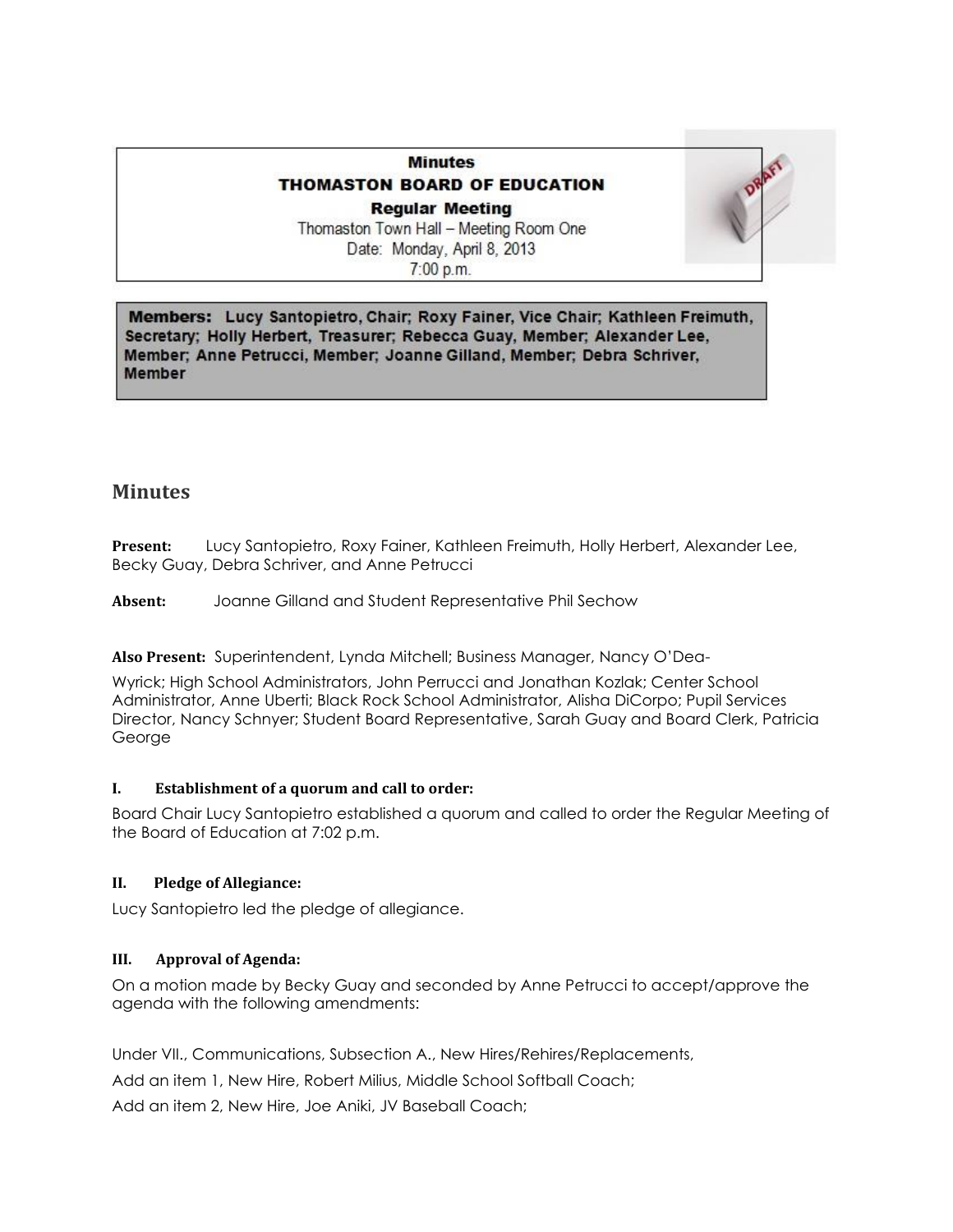Add an item 3, Margaret Stager, Interim Varsity Boys' Tennis Coach;

Under VII., Communications, Subsection B., Resignations/Exit Interviews, Add an item 1, Resignation, Michael Herschenfeld, effective April 3, 2013 for personal reasons;

No further discussion; motion carried unanimously.

## **IV. Approval of Minutes:**

On a motion made by Holly Herbert and seconded by Alexander Lee to accept/approve the minutes from the Regular meeting of the Board of Education dated Monday, March 11, 2013; no further discussion; motion carried unanimously.

On a motion made by Holly Herbert and seconded by Kathleen Freimuth to accept/approve the minutes of the Special meeting of the Board of Education dated Monday, March 25, 2013; no further discussion; motion carried unanimously.

## **V. Student Representative Reports:** Phil Sechow and Sarah Guay

Sarah Guay's report included information on the following:

The Girls' Basketball finals where held at Mohegan Sun; they lost to Capital Prep but the support was amazing;

Tony Turina, from Tony's coffee shop, has named iced coffee flavors after each of the team members and is donating the proceeds to the team;

The team will be throwing out the first pitch at one of the Torrington Titan's upcoming baseball games;

The second annual faculty basketball game between Thomaston and Terryville was held last month; the current record is 1-1;

National Honor Society Inductions were scheduled for Tuesday evening;

Tennis Teams are holding a fundraiser (Retail 101) to raise money for the courts.

## **VI. Incredible Classroom/Student Presentations/Recognitions:** n/a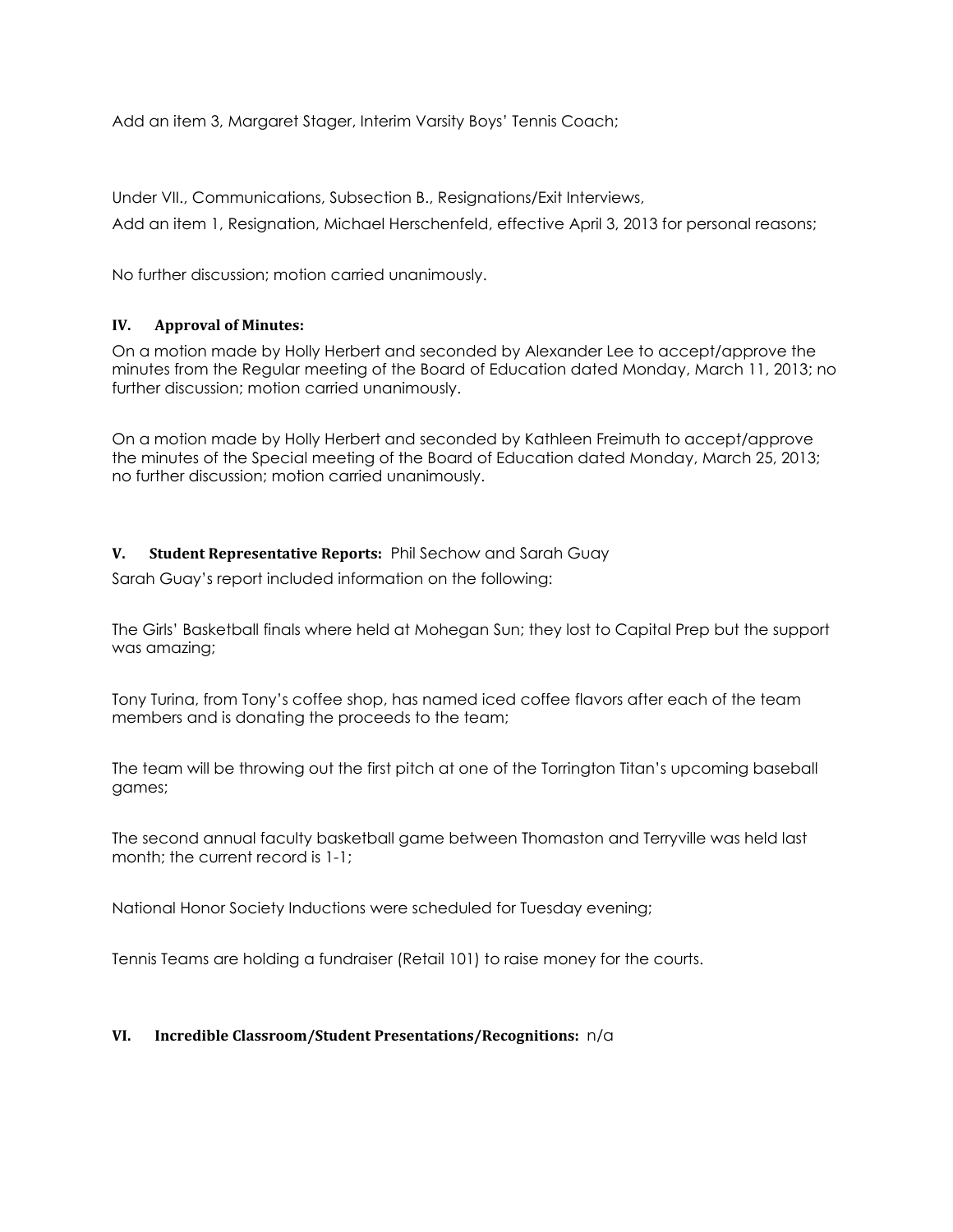## **VII. Communications:**

- 1. New Hires
- 2. Resignation

On a motion made by Kathleen Freimuth and seconded by Anne Petrucci to accept/approve the new hires and resignation as presented; no further discussion; motion carried unanimously.

#### 1. Athletics:

i. Field Update

Superintendent Mitchell explained that the district has a signed contract and that Mr. Marty Egan will be continuing to service the fields.

- 1. Transfers: n/a
- 1. Leaves of Absence

On a motion made by Alexander Lee and seconded by Kathleen Freimuth to accept/approve the leave of absence as presented; no further discussion; motion carried unanimously.

1. Field Trips

On a motion made by Holly Herbert and seconded by Kathleen Freimuth to accept/approve the field trips as presented; no further discussion; motion carried unanimously.

1. Correspondence

Informational, as presented

H. Healthy Food Certification

Section 2 - Certification

On a motion made by Kathleen Freimuth and seconded by Anne Petrucci to accept/approve Section 2 - Healthy Food Certification; no further discussion; motion carried unanimously.

Section 3 – Exemption Statement

On a motion made by Holly Herbert and seconded by Kathleen Freimuth to accept/approve Section 3 – Exemption Statement as presented; no further discussion; motion carried unanimously.

Section 4 – Amendment to Agreement for Child Nutrition

A motion was made by Anne Petrucci and seconded by Kathleen Freimuth to accept/approve Section 4 – Amendment to Agreement for Child Nutrition; no further discussion; motion carried unanimously.

#### **VIII. Superintendent's Report:**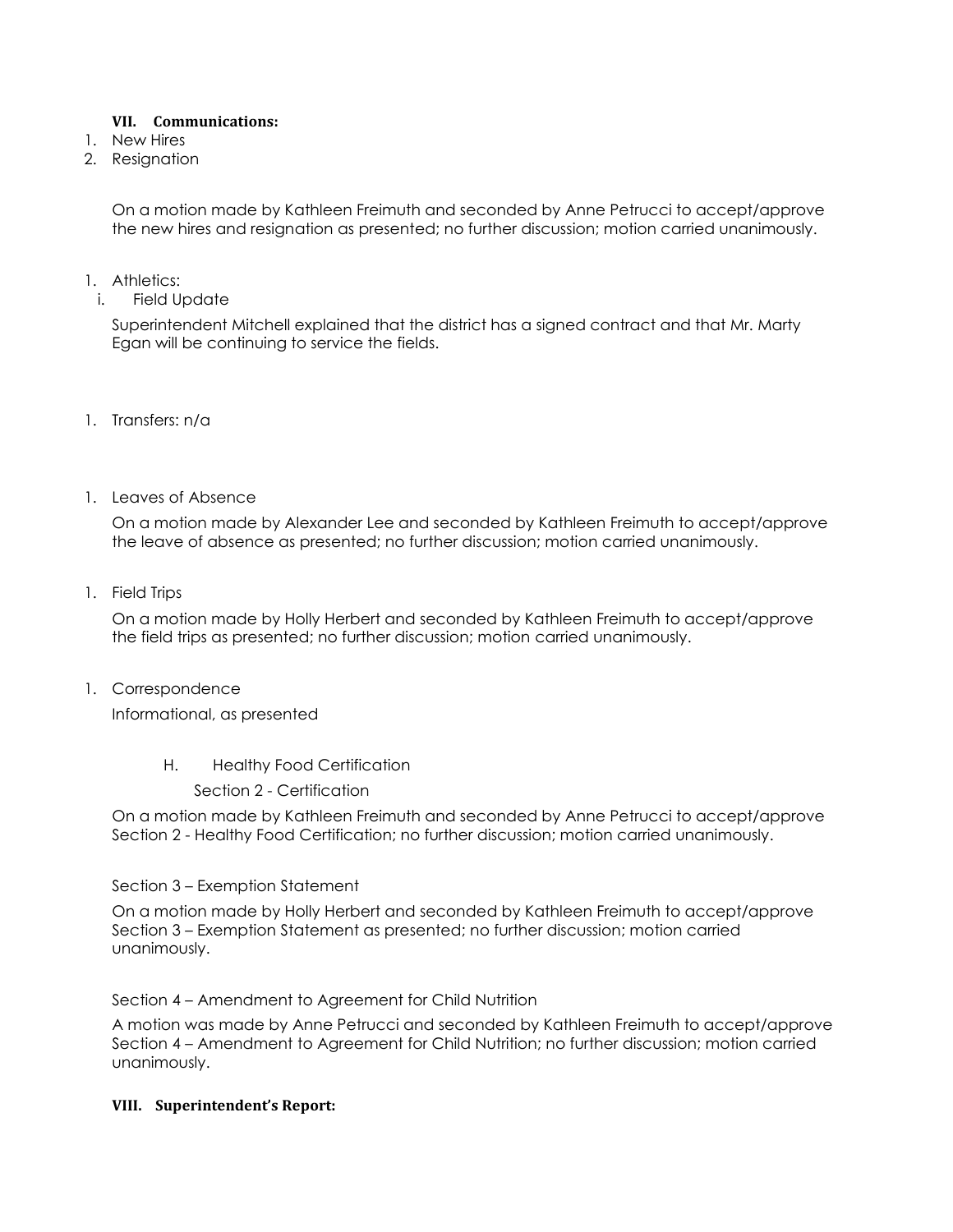1. Student-of-the-month – Nicole Charbonneau

Superintendent Mitchell said that Nicole follows suit with all the other students who attend the Rotary in that they are community activists, very good students and justified in receiving the honor. Nicole, who ranks  $5<sup>th</sup>$  in her class, participates in a long list of activities including the Interact Club, National Honor Society and volunteering at St. Mary's hospital. Ms. Mitchell explained that Rotary gives \$10,000 to Thomaston High School every year.

1. Survey on Safety and Security Measure – CAPSS

The survey, which was included in the Board packet, emanated from Governor Malloy after the Sandy Hook tragedy occurred. There are a series of questions and recommendations that the district will need to review.

1. Emergency Planning

Mr. Ken Koval, along with a member of the Thomaston Fire Department, met with Superintendent Mitchell. Until recently, if a major emergency took place in the town, Center School was going to be the place where the community would gather and there would be services offered there, however, because there is a generator being installed at the high school, the emergency site has been changed to that venue. They continue to actively work on this.

## 1. *D. Connecticut Center for School Change*

Informational, as presented.

## **IX. Business Manager's Report:**

1. Expansion/Consolidation update

Superintendent Mitchell began the conversation by stating that there have been a lot of discussions, many questions and much confusion regarding consolidation. Even if a consultant were to be hired, she felt that the initial piece would have to begin internally. A meeting was held offsite at Education Connection in Litchfield where Administrators brought their floor plans and ideas. They took into consideration the educational component as well as space and dollars. Ms. Mitchell felt that the opportunities for students were the most important element in her opinion.

Business Manager Nancy O'Dea-Wyrick provided a handout to the Board and members of the audience. One of the assumptions that was made was that enrollment would continue to decline through the next decade. She said this is something that would need to be reviewed on an annual basis because enrollment is the variable and will drive what can be done when.

Looking at the enrollment projection and where it is today, in the year16/17 the district could possibly move grade 4 to Black Rock School and the 5<sup>th</sup> and 6<sup>th</sup> grades to the high school and close Center School. A scenario that was discussed previously was housing the preschool at the high school but when they took a closer look at the facility, there was not going to be a space that would be appropriate to move them into or to modify so the idea was ultimately abandoned. She said that the district needs to continue to look for potential partners for regionalization if the state continues to shrink with enrollment.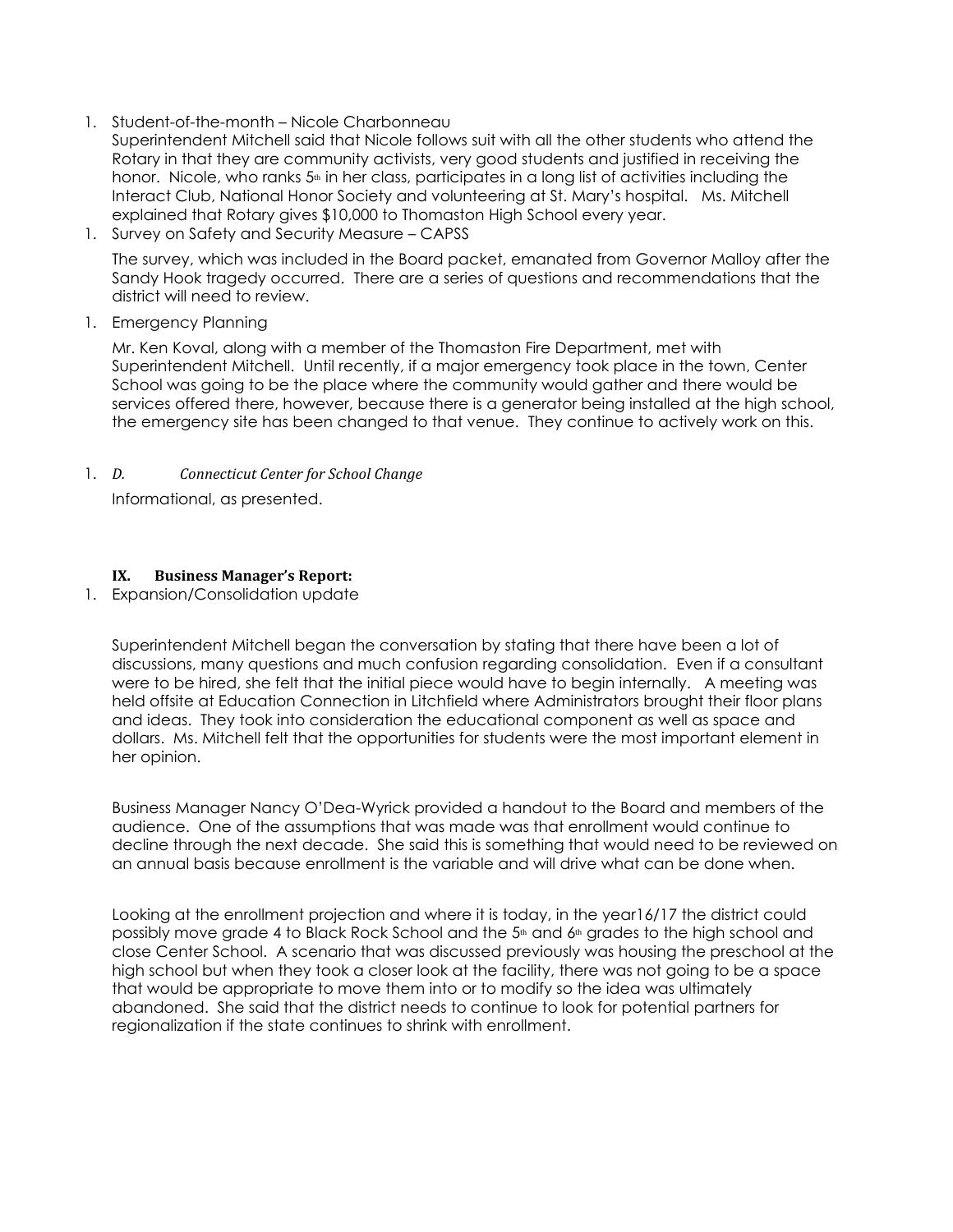A review of the enrollment scenarios noted on the handout indicated that Pre-k to grade 5 could all be housed at Black Rock School but not until 2017/2018. Transitioning would occur the year before so there would be no disruption with the third graders moving into fourth grade.

In their administrative discussions, they felt they would not be able to save quite as much financially simply from consolidating buildings. As enrollment declines, there could be academic positions that would be lost, but the mere fact of closing a facility is what was driving the numbers noted on the handout. The savings would be approximately \$550,000 minus some initial expenses for such items as increasing the parking lot at Black Rock School and for moving expenses.

## 1. Consultant for Consolidation Discussions

When asked about the status of securing a consultant, Board Chair Lucy Santopietro indicated that she had corresponded with the Board of Finance Chair, David Colavecchio and asked if they would provide the funds for such a service. She said that Mr. Colavecchio thought his Board would not mind funding the study since they were the ones driving the discussions. They would like to have an outside independent evaluation versus an internal one. He asked that the Board of Education investigate prices for consultant work and asked that BoE bring those numbers to the next Board of Finance meeting for consideraton.

Board member Kathleen Freimuth asked the Board if they could make a decision on consolidation based solely on the information provided by Ms. O'Dea-Wyrick. She was grateful for the report, but felt the Board needed more information. Some board members inquired as to how much more information could a consultant provide above and beyond what was already offered by Ms. O'Dea-Wyrick and the administrative team.

It was the consensus of the Board to investigate the cost of securing a consultant and to bring that information to the Board of Finance. Once they know how much he Board of Finance is willing to pay, then they can vote on whether or not they want to utilize a consultant.

1. *Three Essential Shifts in Learning* – Informational Article, as presented.

## 1. School Roof Project

A handout was provided to the Board members which depicted the financial implications to the town with regards to the school roof project. It also represented the numbers that were used in the pay back to state piece of the consolidation analysis.

Ms. O'Dea-Wyrick also included a financial summary in the board packet. It noted how the district is doing, projections, as well as encumbrances.

## **X. Administrators' Reports:**

A. Black Rock School, Alisha DiCorpo/Thomaston Center School, Anne Uberti

 Building Principal Alisha DiCorpo said the backside of Black Rock School has lost an additional 8 feet of soffit, exposing the building to inclement weather and animals.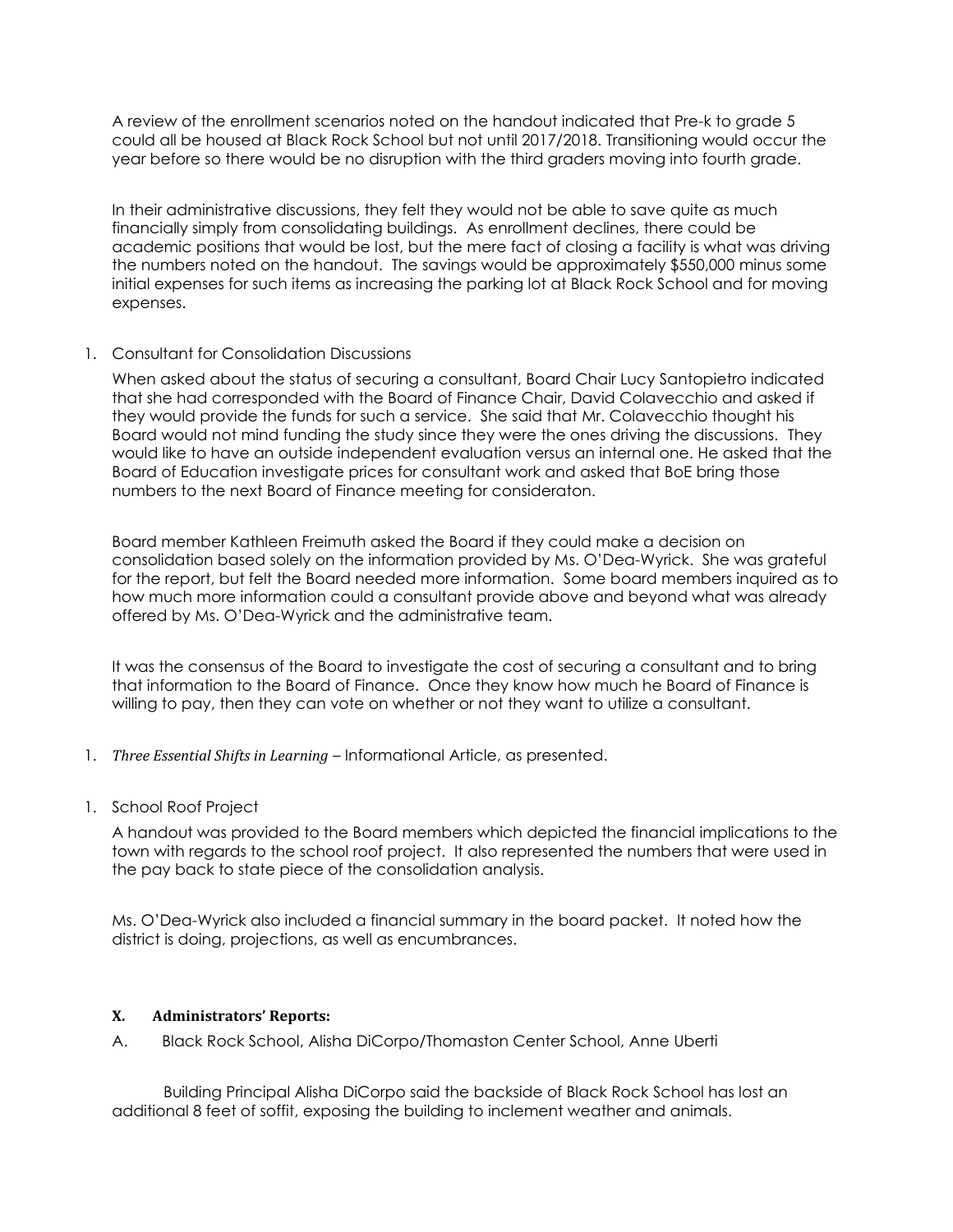The Black Rock School Book Fair earned \$8,000 of which \$900 went back to classroom libraries. Ms. Dicorpo also noted for the first time at Black Rock, nurse Doreen French headed up "Pennies for Patients" which earned \$1,304.51 for the leukemia and lymphoma societies.

 Board member Roxy Fainer asked what was being done to temporarily fix the soffits at Black Rock since the roofs weren't getting done theoretically until summer. Ms. DiCorpo indicated that nothing has been done to date but temporary repairs could be made by her custodial staff. Ms. O'Dea-Wyrick indicated that the roof at Black Rock is the first to be addressed as part of the town roof project.

B. Thomaston High School, John Perrucci

 An indoor beautification project was recently held at the high school with over 70 students and several faculty members participating in the event. Principal Perrucci encouraged the Superintendent and Board members to visit the school to view what had been done.

 Referring to Principal Perrucci's written report, Board member Alexander Lee inquired about the masonry issues at several stairwells on the exterior of the building. Principal Perrucci expressed his repeated concerns and asked if the Board of Finance might consider paying for the project this year as opposed to next year as submitted in the capital plan. Ms. O'Dea-Wyrick indicated that she would follow up with Principal Perrucci.

C. Pupil Services, Nancy Schnyer Nothing to add to her written report

## **XI. Standing Committee Reports:**

- 1. Budget
	- i. On a motion made by Holly Herbert and seconded by Anne Petrucci to accept/approve the Summary-by-Budget-Line Y-T-D expenditures in the amount of \$11,239,989.19; no further discussion; motion carried unanimously.
- ii. A motion was made by Holly Herbert and seconded by Kathleen

Freimuth to accept/approve the transfers for the month of March 2013 in the amount of \$68,783.00; no further discussion; motion carried unanimously.

1. Curriculum/Instruction:

On a motion made by Debra Schriver and seconded by Kathleen Freimuth to accept/approve removing three of the four half-days normally scheduled for mid-term exams at the high school commencing with the 2013/2014 school year, which will result in increased instructional hours and greater instructional consistency.

Further Discussion: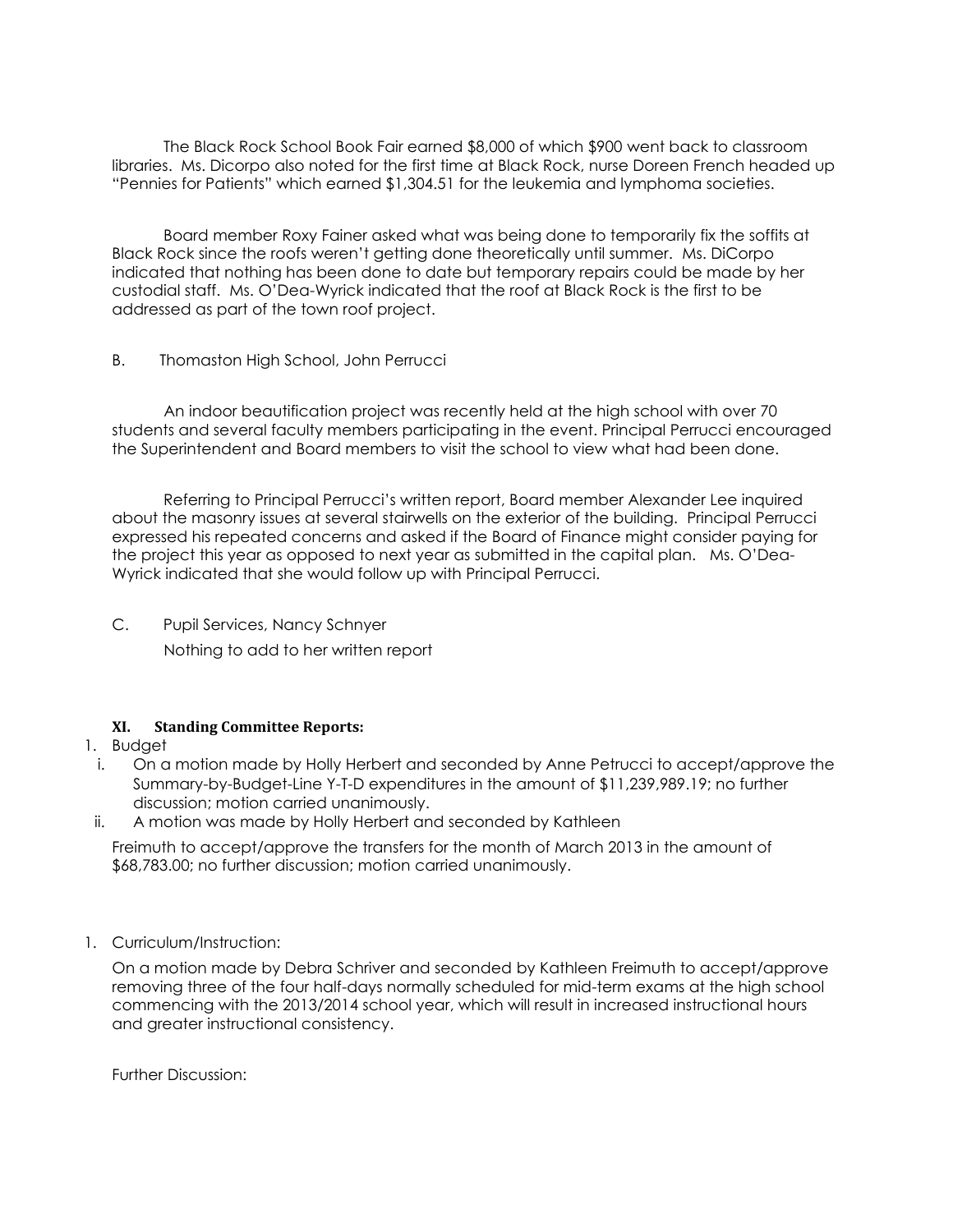Alexander Lee asked Principal Perrucci to describe how a student's day would function given his proposal. Mr. Perrucci stated that the day would be like any other day except the long block would be their exam period. Students have 6 courses, maybe 7 and would have a maximum of one exam a day during the "B" Block with regular instruction for the remainder of the school day.

Mr. Lee felt it would be very overwhelming for students to take an 80-minute exam in addition to completing all their course work for the remaining classes.

Mr. Lee asked Principal Perrucci what the motivation was for the change. Principal Perrucci indicated that the motivation was instructional time.

Alexander Lee opposed, motion carried.

- C. Maintenance/Facilities: no report
- D. Technology: no report
- E. Personnel:

A motion was made by Kathleen Freimuth and seconded by Anne Petrucci to accept/approve the receipt of and action upon recommendations of the Superintendent of Schools concerning the institution of teacher non-renewals pursuant to Connecticut General Statutes Section 10-151 (due to budget constraints); no further discussion; motion carried unanimously.

- F. Transportation: no report
- G. Athletics: no report
- 1. Long Range Task Force/Building Committee: no report
	- I. Policy:

On a motion made by Holly Herbert and seconded by Kathleen Freimuth to accept/approve the Purchasing Policy 3320 (a) and (b) as presented; no further discussion; motion carried unanimously.

- J. Government Relations: no report
- 1. Affiliations: no report
- 1. Legislation: no report
	- **XII. Public Participation:**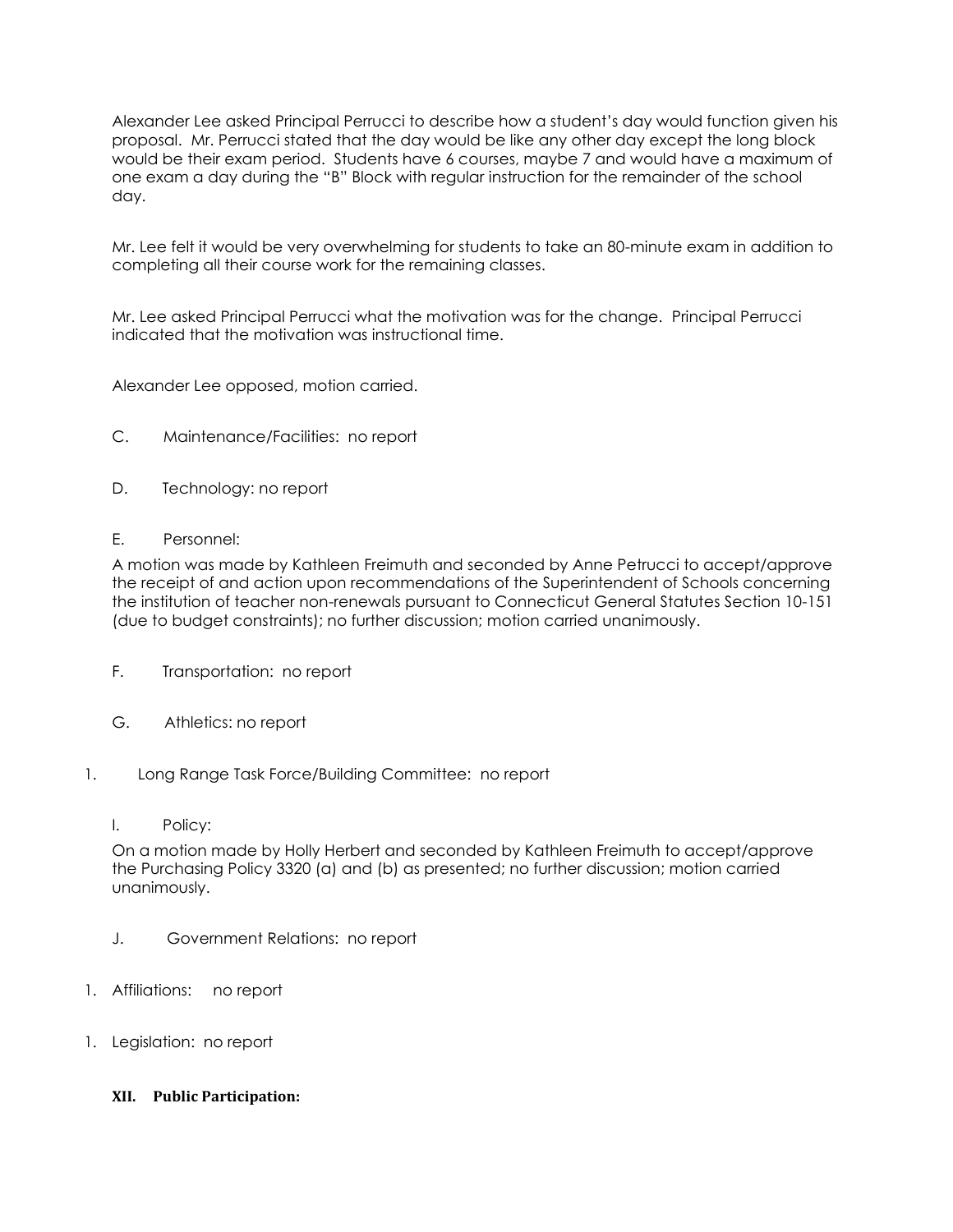#### **Kathy-Jo Butkevicius**

Ms. Butkevicius wanted to publicly thank Black Rock and Center School for participating in the  $30<sup>th</sup>$  year of "Think Pink" day. She said unfortunately, the high school was not able to accommodate Ms. MacDonald on that day.

## **Trisha Brody**

Ms. Brody thanked the administrators for working with the SEND Group, reviewing the budget with them which ultimately helped them to answer many questions.

She has been asked by Principal Perrucci to shadow for a day at the high school and is excited about the opportunity.

She also asked if there could be no homework during exams. Principal Perrucci said that was already part of discussions. She also asked if there were exemptions in place for exams.

Ms. Brody was curious as to why some Board members were bulking the utilization of a consolidation consultant.

## **Doreen French**

With regards to consolidation, Ms. French asked if the cuts in personnel were taken into consideration in direct alignment with the number of students that would be housed in each of the schools.

#### **Julie Ingham**

Her question addressed Special Education teachers and if the district consolidated, would there be cuts to Special Ed staffing.

Pupil Services Director Nancy Schnyer indicated that the needs still remain; the staff would be reallocated depending on the needs of the buildings.

She asked if the district could develop programs to bring students into town to boost the Pre-k and Autism programs which would increase revenue. Is the potential there?

#### **Doreen French**

Where would the money saved from consolidating schools be allocated? It would be her expectation that the money would be returned to the Board of Education to use for the students in Thomaston.

## **XIII. Old Business:**

- 1. Internet Safety/Cyber Bullying Presentation Detective P. Morgan No update at this point in time. Board member Debra Schriver will attempt to follow up.
- 1. Superintendent Search Update